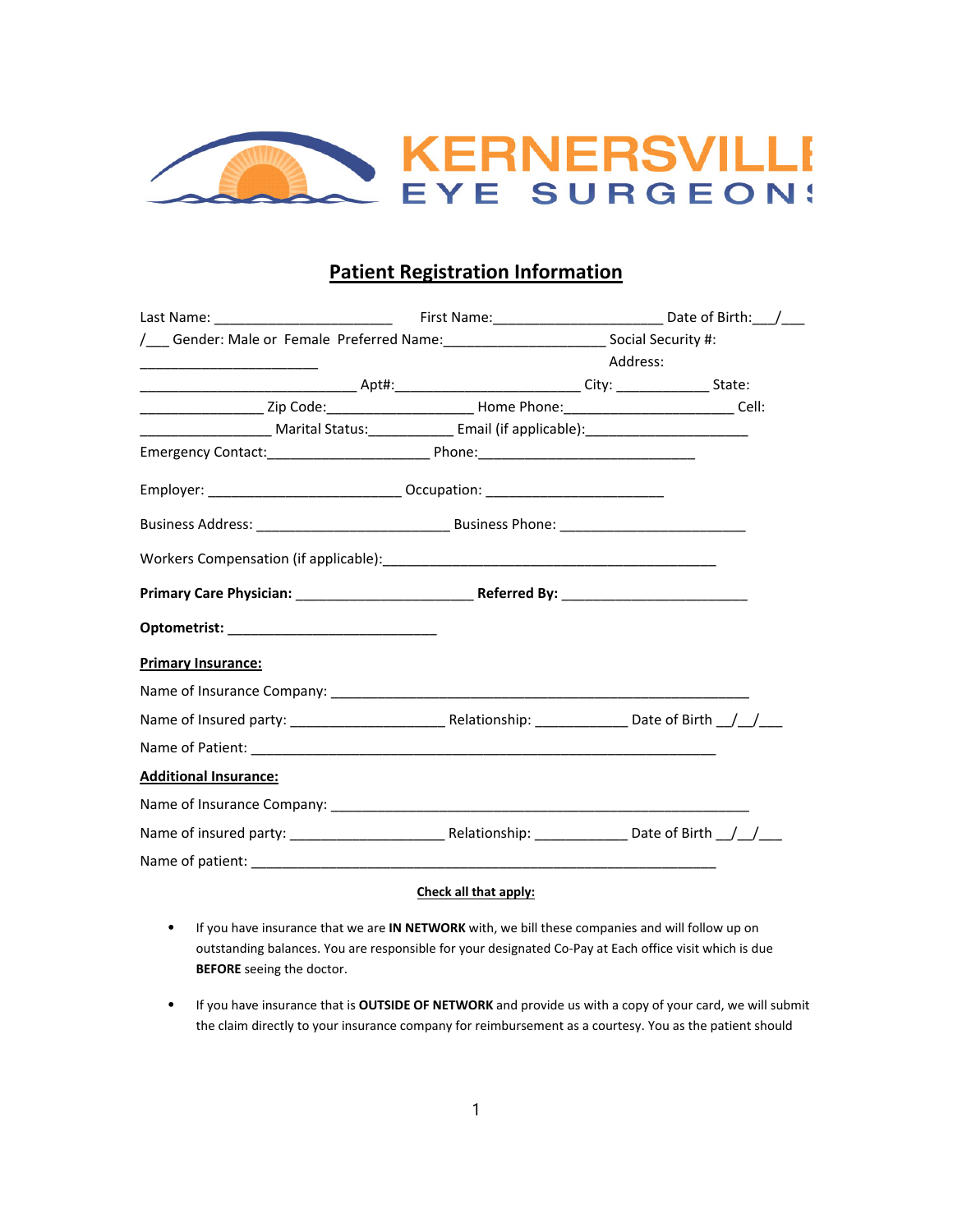follow up with your insurance and also be aware that the entire balance is your responsibility.

- ⦁ **If you have NO INSURANCE:** You are responsible for payment of your bill. A payment of **\$175.00** is due before visit. This may not cover the entire cost of the visit. At which point you will be required to set up a payment plan.
- ⦁ If your bill exceeds \$200.00, payment plans can be arranged. We accept personal checks, credit cards and cash.
- ⦁ **If patient is minor:** You as the parent or guardian will take responsibility of the patient medical bills and will provide the office any information and changes. We are unable to hold a person responsible as the guardian when he/she is not present to authorize signature.

Signature: \_\_\_\_\_\_\_\_\_\_\_\_\_\_\_\_\_\_\_\_\_\_\_\_\_\_\_\_\_\_ Date:

 $\overline{\phantom{a}}$  , which is a set of the set of the set of the set of the set of the set of the set of the set of the set of the set of the set of the set of the set of the set of the set of the set of the set of the set of th



## **Refraction Fee and Service**

Refraction is the process of determining the eye need for corrective lens or the refractive error. It is a necessary part of the medical eye examination. This does not always mean an eyeglass prescription will be required.

Please be advised that we are unable to utilize this information from another doctor's office. A refraction may be necessary to be performed at any office visit if deemed medically necessary by our medical staff.

**Most medical insurance plans and ALL Medicare/Medicare Advantage Plans DO NOT cover the routine refraction.**

We are required to notify you that this is **NOT** a Covered benefit. The cost of the refraction is the patient's responsibility.

Our office fee for the refraction is **\$30.00**.

If you have a vision plan, it may cover the refraction however, we are not a participating provider with any vision plan. Our office is happy to provide a detailed receipt for the refraction that may be submitted by the patient to the vision plan for possible reimbursement.

If you have any questions regarding insurance policies and procedures, please do not hesitate to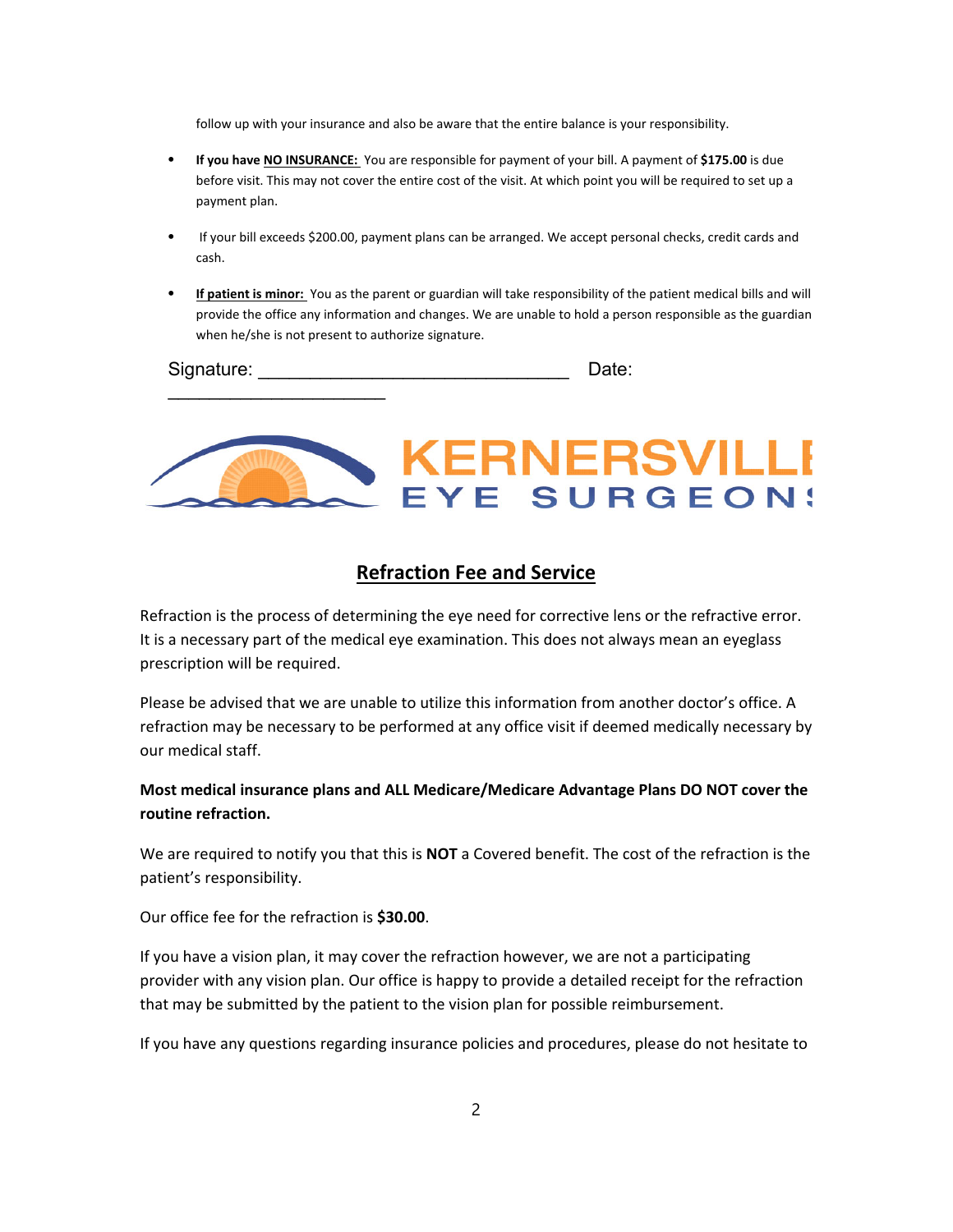ask. We will do our best to assist you.

#### **Co‐payment/Payment policy**

We are participating provider with most medical insurance plans. Please be advised that we collect the co-payment at the time of the office visit. You will be billed for any remaining balance on a covered service at the contracted rate including co-insurance and deductible amounts.

"I have read the above information and understand that the refraction is a **NON‐COVERED** service. I also understand that the copay will be taken at each office visit. I accept full financial responsibility for the cost of services rendered due at the time of service. I understand that any Co‐payment, co‐insurance, or deductible I may have is separate from and not included in the refraction fee."

| Signature: | :שate |
|------------|-------|
|            |       |

# **KERNERSVILLI EYE SURGEON!**

# **APPOINTMENTS AND CANCELLATION POLICY**

At Kernersville Eye Surgeons, our goal is to provide the most comprehensive care for your eyes in as timely manner as possible. We have implemented an appointment and cancellation policy which enables us to better utilize available appointments for our patients in need of urgent eye care.

#### **Cancellations of Appointments**

We appreciate your courteous call to our office as soon as you know you are unable to keep your scheduled appointment. Cancellations and rescheduled appointments open availability for others waiting to be seen for urgent eye care evaluation and treatment. If it is necessary to cancel your scheduled office appointment, we request that you give at least 24 hours' notice. Available appointments are in high demand and your early cancellation will give another person the possibility to have access to timely eye care. Any cancellation made without 24 hour notice will be subject to a fee of \$50.00. This fee **will not be billed to insurance** but will be sent to your address on file.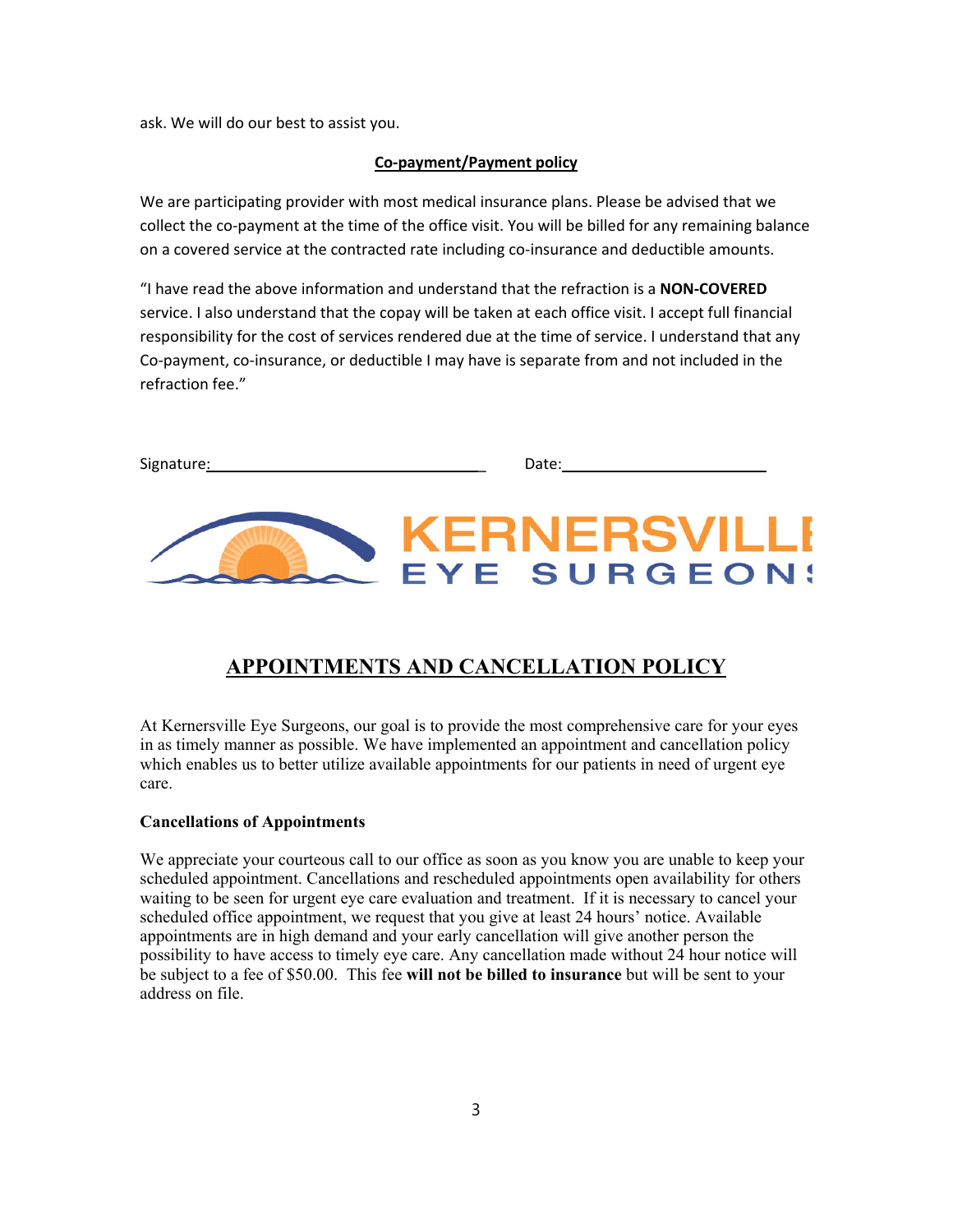We do understand that emergencies arise. Under these circumstances where the 24 hour notice can not be given for a cancelled appointment, consideration may be given by the Practice Administrator and Physician to waive the cancellation fee.

Please understand that the implementation of this cancellation policy is to allow us to utilize our available appointments more effectively and to ensure you receive quality, compassionate eye care in a timely manner. Thank you for allowing us to care for you and your eyes. We look forward to seeing you at your next appointment and please contact us for any questions or concerns.

Please be advised that we are happy to send medical records to the DMV, disability, and other physicians' offices for transfer of care. However, if you have an outstanding unpaid balance on your account, these records will not be sent until your account is paid in full.

**\_\_\_\_\_\_\_\_\_\_\_\_\_\_\_\_\_\_\_\_\_\_\_\_**



# **Notice of Health Information Practices Summary**

**Your Medical Record:** Each time you visit a hospital or a physician, a record is made of your visit. This information, commonly known as a medical record, contains your symptoms, examination and test results, diagnosis, treatment, and a plan for future care. The confidentiality of your medical record is protected under the state-specific and federal law.

**Your health information rights:** Your medical record is the physical property of the physician or healthcare facility that compiled it, but the information belongs to you. Therefore, you have rights regarding the use and disclosure of your health information.

**Our Responsibilities:** Kernersville Eye Surgeons is required by the federal privacy rule to maintain the privacy of your medical record and to provide you with a notice of our legal duties and privacy practices.

**Uses and Disclosures for treatment, payment, and health care operations:** Kernersville Eye Surgeons will use your health information to treat you. We will provide other providers or hospitals with copies of your medical record to assist them in treating you, should that become necessary we will also use and disclose health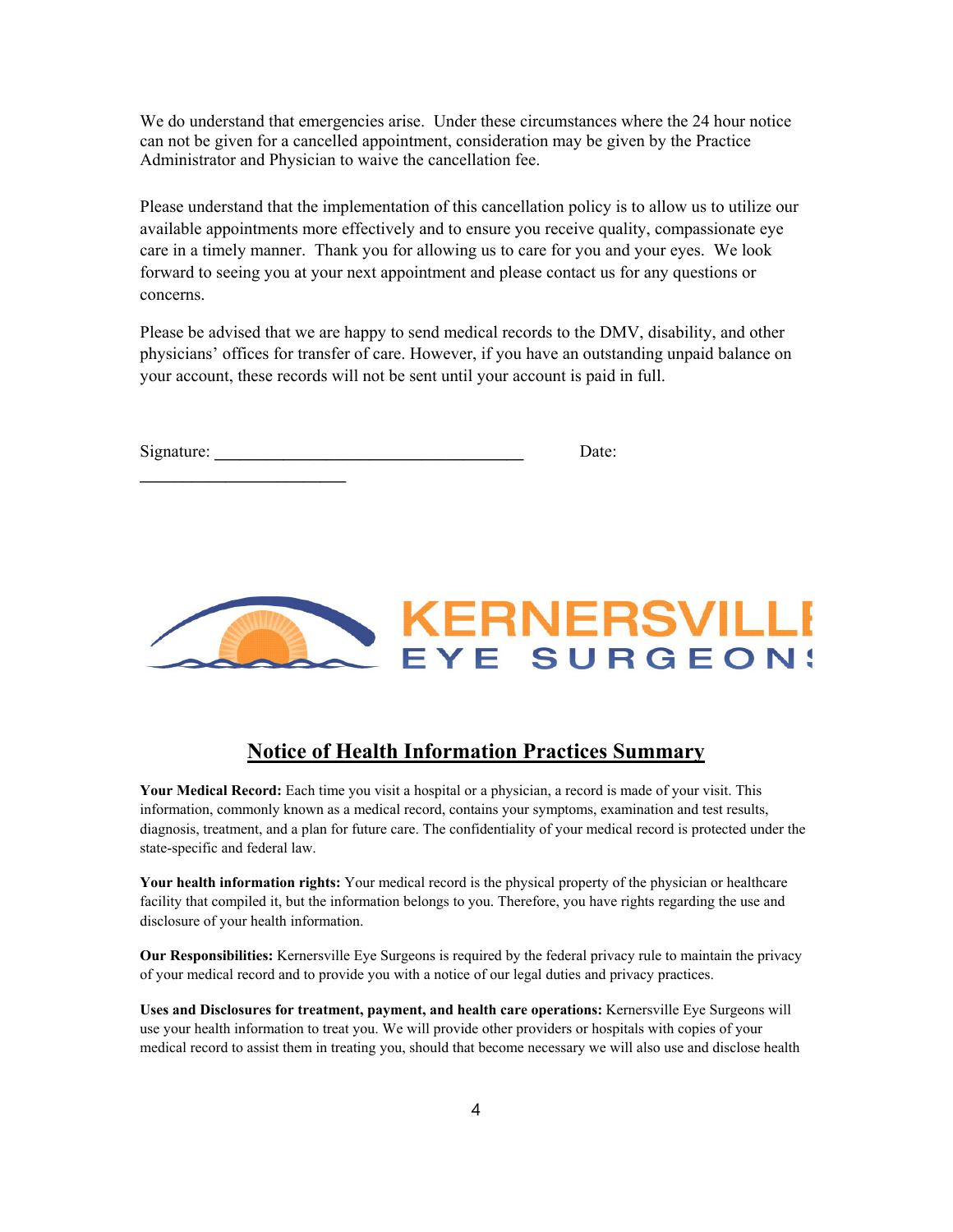information about you to make appointments with you.

Kernersville Eye Surgeons will use your health information for payment. The information on a bill may include information that identifies you, as well as your diagnosis, procedures, and supplies used.

Kernersville Eye Surgeons will use your health information for regular health operations to assess the quality of your care.

Kernersville Eye Surgeons will disclose your health information to business associates, such as medical Transcription or billing Service, so that they can perform the job we have asked them to do.

**Uses and disclosures that we may make unless you object:** You have the right to object to certain situations is which Kernersville Eye Surgeons may disclose information from your medical record.

**Disclosures Permitted without Consent:** Kernersville Eye Surgeons is required by state and federal law to disclose health information from your medical record under specific circumstances

**Uses and Disclosures Specifically Authorized by you:** Kernersville Eye Surgeons expects to make other uses and disclosures of your protected health information only on the basis on specific written authorization forms signed by you.

**To report a problem:** You have the right, under federal law, to report a problem or file a complaint about how your personal health information is being handled you can do this directly with Kernersville Eye Surgeons or to the Secretary of Health and Human Services is Washington, D.C

Kernersville Eye Surgeons will use and disclose your personal health information to treat you, to receive payment for the care we provide, and for other health care operations. Health care operations generally include those activities we perform to improve the quality of care.

We have prepared a detailed Notice of Privacy Practice to help you better understand our policies in regards to your personal health information. The terms of the notice may change with time and we will always post the current notice at our office and have copies available for distribution.



## **Medical Information Release Form (HIPPA Release Form)**

#### **Release information to:**

**Check all that Apply:**

• Spouse: